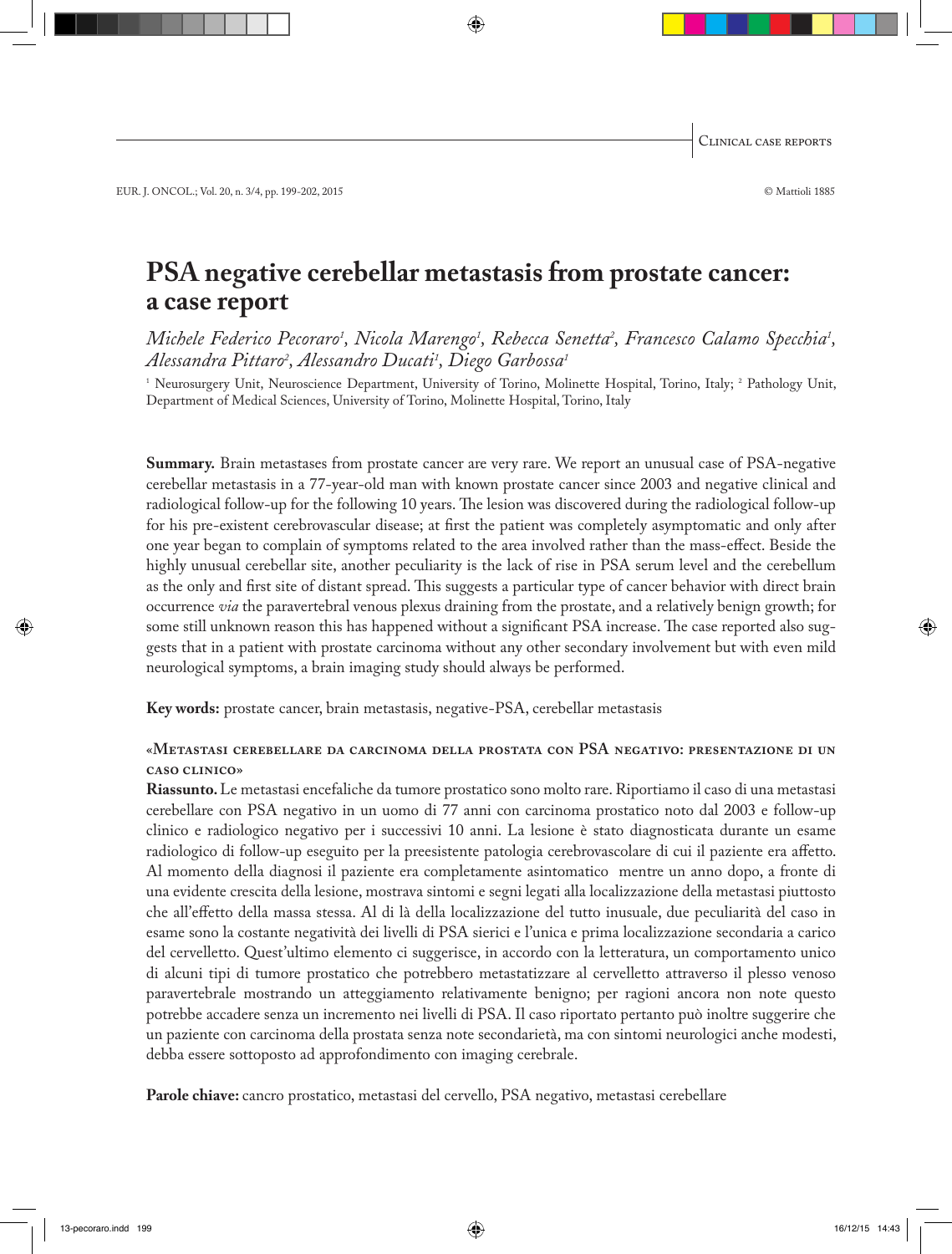#### **Introduction**

Prostate carcinoma is the most frequent cancer in the male population (1). This type of tumor metastasizes most commonly to the pelvic lymph nodes and the axial skeleton; conversely, brain metastases are very rare. The incidence of brain metastases from prostate cancer has been reported to range between 0.2% and 2% in several prior studies (3-7). All these reports refer to brain metastases identified only *postmortem*. The most recent series of over 13,547 patients with prostate cancer at the Memorial Sloan-Kettering Cancer Center (NY) between 2000 and 2010 yielded an incidence of 0.16% (8) *ante-mortem*. McCutcheon *et al.* also reported an incidence of 0.17% (9). The lower rates obtained from these studies probably depend on the relative asymptomatic clinical presentation and they may have remained partly undetected because routine screening examinations for brain involvement are not usually performed (8).

The most common histologic subtype is adenocarcinoma (99.4%) (8), although rare non-adenocarcinoma cancers seem to be more likely to develop intracranial dissemination (8, 9).

The most common intracranial site of prostate cancer metastases are the leptomeninges (67%), the cerebrum (25%) and the cerebellum (8%) (10). This shows how rare localization is in the posterior cranial fossa. In fact, only 7 cases of cerebellar metastases without systemic dissemination from prostate cancer have been reported *ante-mortem* (2, 8, 10-13).

The mean patient age with diagnosis of brain metastases is around 68.8 (range 57-81) (8); thanks to earlier detection of primitive prostatic tumors and more advanced treatment options (14), patients are living longer and may develop brain metastases at greater rates than in the past (8, 15).

## **Case report**

A 77-year-old man was diagnosed in July 2003 to have a poorly differentiated Gleason 4+4, pT3aN1 prostatic adenocarcinoma. He underwent radical prostatectomy and lymphoadenectomy followed by hormone therapy (HT) with Bicalutamide and Triptorelin. Af-

terwards he had negative clinical and radiological follow-up for almost 10 years. During this follow-up PSA levels were always within the normal range, but with an increasing trend. In July 2012 a brain MRI performed as a radiological control for his pre-existent cerebrovascular disease showed a small left hemispheric cerebellar lesion with central necrosis and peripheral enhancement. One year later the patient presented progressive dizziness and dysarthria; a second MRI showed a dimensional increase in the lesion with mass effect in the posterior cranial fossa with no hydrocephalus. The PSA level at that moment was 1.10 ng/ml (normal range 0-4 ng/ml). A suboccipital craniectomy was performed and a gross total resection (GTR) successfully achieved. A CT scan performed immediately after surgery showed complete metastasis removal without any complications (Fig. 1). Histological examination revealed metastatic prostatic adenocarcinoma, with positive immunohistochemistry for prostatic acid phosphatase (PSAP) (Fig. 2). The patient was then discharged after 11 days with partial neurologic recovery (persistent mild dysarthria and no dizziness).

### **Discussion**

Cerebellar metastases usually arise from lung, kidney and cutaneous melanoma (12). Cerebellar deposits from prostate cancer are extremely rare, an extensive literature search revealing only 7 previous case reports (2, 8, 10-13).

Cerebellar metastases are usually solitary, in contrast to supratentorial ones, this feature making them amenable for surgical resection (12).

The diagnosis of most of infratentorial neoplastic lesions is first due to an acute onset with mass effect symptoms (headache, vomit, nausea, etc) (16); in contrast, a cerebellar metastasis from prostate cancer could be almost asymptomatic and the clinical evaluation can only highlight neurological deficit related to the area involved, as was well described in our case.

This can be explained by the relatively slow growing time of this kind of tumor: the mean time interval between the initial diagnosis of prostatic carcinoma and diagnosis of intracranial metastasis is around 5.1 years (3).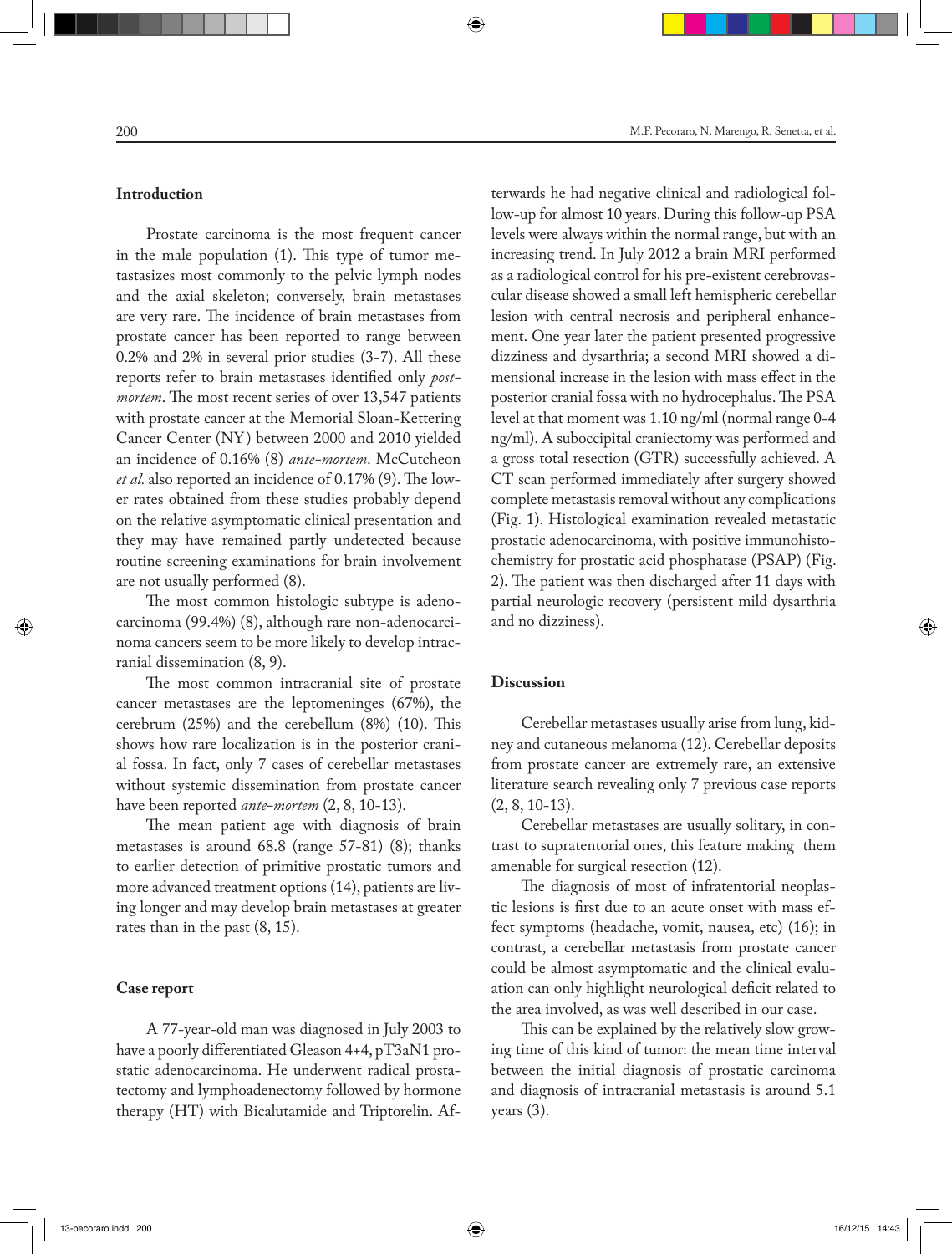

**Figure 1.** Radiological images. a) Brain MRI with gadolinium performed 1 year before surgery; b) Brain MRI with gadolinium performed 1 month before surgery: increased lesion volume; c) Post-operative CT.



**Figure 2.** Histological and immunohistochemical features of the brain metastasis. The metastatic lesion was an adenocarcinoma composed of solid nests and small back-to-back glands. Cytologically, neoplastic cells showed enlarged, round, hyperchromatic nuclei with a single prominent nucleolus (a: H&E, original magnification 40x). At immunohistochemistry, a diffuse and intense immunoreactivity to prostatic specific acid phosphatase (PSAP) was observed (b: PSAP, original magnification 20x).

The reasons for the difficulty in diagnosis include the low incidence (0.9%) of tumors metastasizing to the brain (5), asymptomatology of prostatic brain metastases (10) and similarity of symptoms (if present) to vascular events (3, 13).

These lesions have a highly variable imaging appearance and may be difficult to differentiate from metastases originating from other primary tumor sites (7). This is confirmed from our case report where the brain

MRI does not show specific characteristics suggesting a prostatic origin of the cerebellar lesion.

Despite many articles and reviews showing increased PSA levels in brain prostatic metastases (5, 12, 13), our patient's PSA level always remained in the normal range.

The role of prostate specific antigen (PSA) in the early detection of brain metastases is unclear. This glycoprotein is a sensitive indicator of the presence of dis